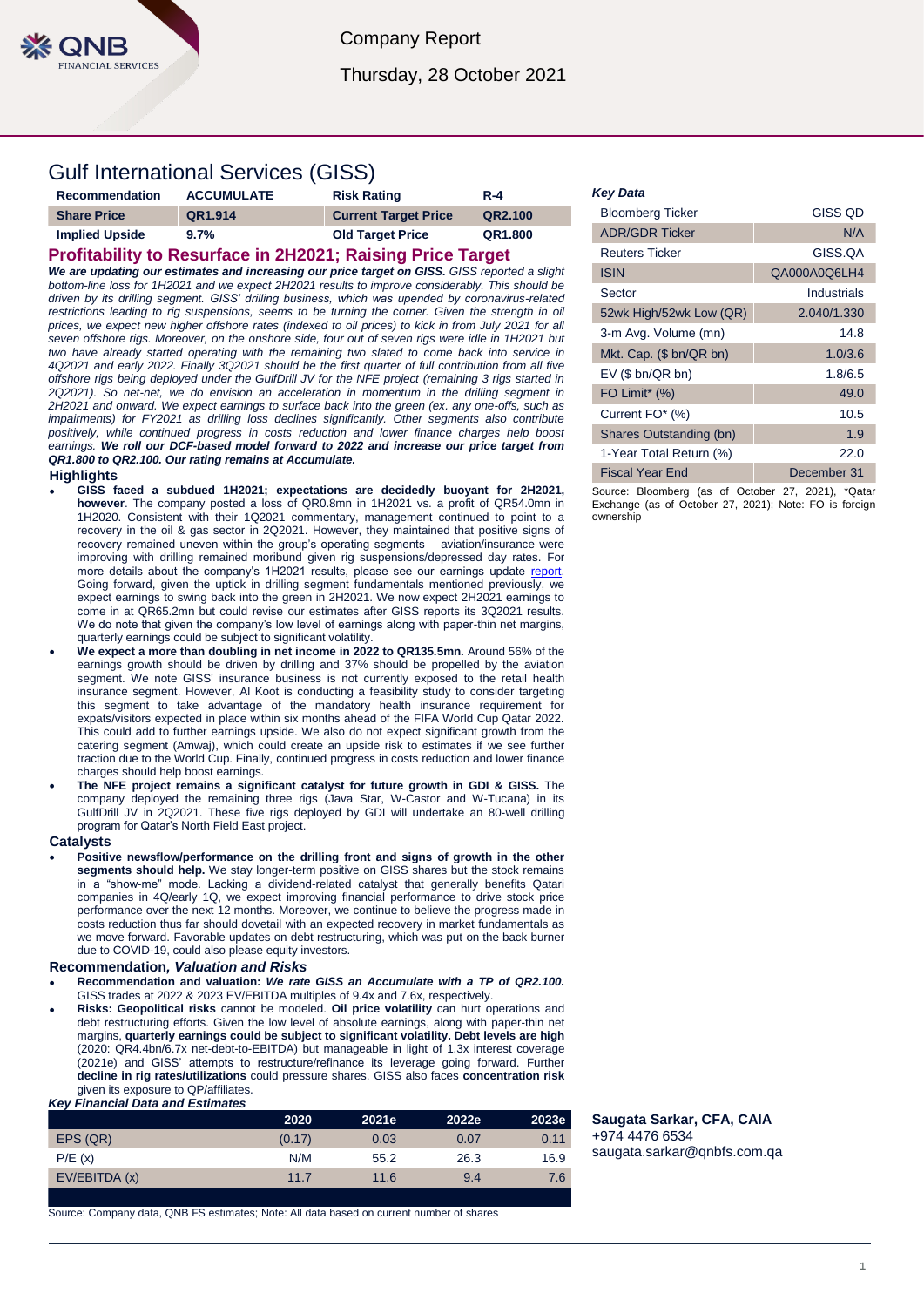# **Key Segment Details**

# *Key Segment Details*

| In QR mn                                 |                      | 2020   | 2021e        | 2022e  | 2023e  | 2024e  |
|------------------------------------------|----------------------|--------|--------------|--------|--------|--------|
| Revenue                                  |                      | 2,998  | 3,042        | 3,263  | 3,340  | 3,396  |
| <b>Gulf Drilling International (GDI)</b> |                      | 923    | 1,004        | 1,133  | 1,149  | 1,152  |
| <b>Gulf Helicopters Company (GHC)</b>    |                      | 688    | 698          | 735    | 761    | 784    |
| Amwaj Catering Company (AHC)             |                      | 406    | 349          | 374    | 384    | 392    |
| Al Koot Insurance & Reinsurance (AKIR)   |                      | 981    | 991          | 1,021  | 1,046  | 1,067  |
|                                          |                      | 2020   | 2021e        | 2022e  | 2023e  | 2024e  |
| <b>Net Income</b>                        |                      | (319)  | 64           | 135    | 210    | 254    |
|                                          | <b>Net Margin</b>    | $-11%$ | 2%           | 4%     | 6%     | 7%     |
| <b>Drilling</b>                          |                      | (453)  | (223)        | (183)  | (128)  | (121)  |
|                                          | <b>Net Margin</b>    | $-49%$ | $-22%$       | $-16%$ | $-11%$ | $-10%$ |
| <b>Helicopters</b>                       |                      | 383    | 238          | 264    | 278    | 290    |
|                                          | <b>Net Margin</b>    | 56%    | 34%          | 36%    | 37%    | 37%    |
| Catering                                 |                      | (10)   | (20)         | (7)    | 11     | 26     |
|                                          | <b>Net Margin</b>    | $-2%$  | $-6%$        | $-2%$  | 3%     | 7%     |
| <i><b>Insurance</b></i>                  |                      | 52     | 72           | 84     | 95     | 106    |
|                                          | <b>Net Margin</b>    | 5%     | 7%           | 8%     | 9%     | 10%    |
|                                          |                      | 2020   | 2021e        | 2022e  | 2023e  | 2024e  |
| <b>EBITDA</b>                            |                      | 564    | 549          | 641    | 730    | 781    |
|                                          | <b>EBITDA Margin</b> | 19%    | 18%          | 20%    | 22%    | 23%    |
| <b>Drilling</b>                          |                      | 202    | 164          | 202    | 247    | 257    |
|                                          | <b>EBITDA Margin</b> | 22%    | 16%          | 18%    | 21%    | 22%    |
| <b>Helicopters</b>                       |                      | 476    | 320          | 348    | 364    | 379    |
|                                          | <b>EBITDA Margin</b> | 69%    | 46%          | 47%    | 48%    | 48%    |
| Catering                                 |                      | 13     | $\mathbf{1}$ | 15     | 33     | 49     |
|                                          | <b>EBITDA Margin</b> | 3%     | 0%           | 4%     | 9%     | 12%    |
| <i><b>Insurance</b></i>                  |                      | 41     | 54           | 65     | 76     | 86     |
|                                          | <b>EBITDA Margin</b> | 4%     | 5%           | 6%     | 7%     | 8%     |

Source: Company data, QNB FS estimates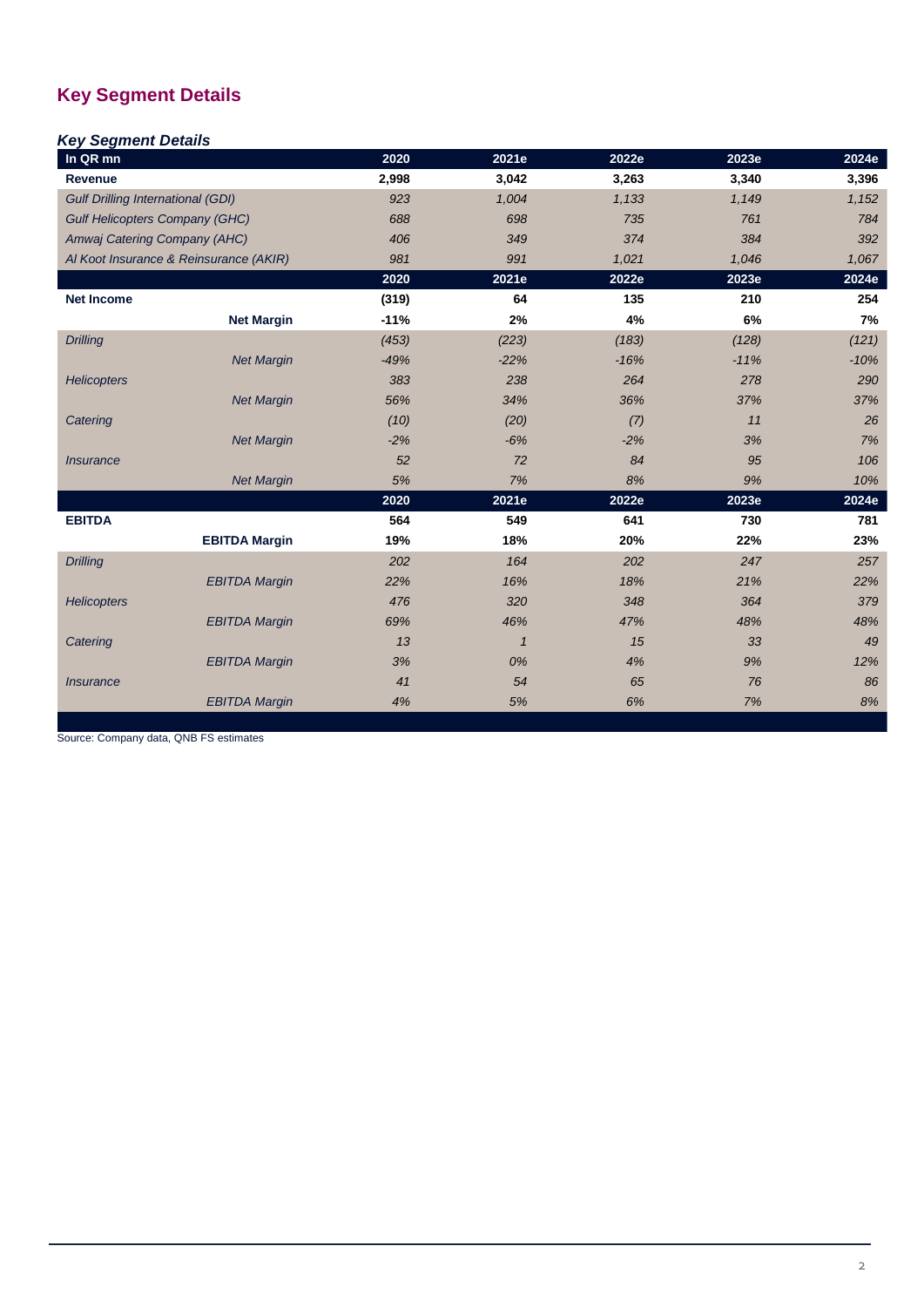# **Ratio Analysis**

| Kou Motrice |
|-------------|

| <b>Key Metrics</b>                                  |         |            |             |         |         |         |         |        |       |
|-----------------------------------------------------|---------|------------|-------------|---------|---------|---------|---------|--------|-------|
| <b>Particulars</b>                                  | 2015    | 2016       | 2017        | 2018    | 2019    | 2020    | 2021    | 2022   | 2023  |
| <b>Growth Rates</b>                                 |         |            |             |         |         |         |         |        |       |
| Revenue                                             | 6.6%    | (28.2%)    | (19.6%)     | 4.8%    | 19.5%   | (0.4% ) | 1.5%    | 7.3%   | 2.3%  |
| <b>Gross Profit</b>                                 | 1.2%    | (56.2%)    | (14.9%)     | (10.4%) | 0.5%    | (18.2%) | (21.9%) | 29.7%  | 25.9% |
| <b>EBITDA</b>                                       | (18.9%) | $(40.0\%)$ | (17.6%)     | 3.5%    | (2.9%)  | (22.1%) | (2.6%)  | 16.7%  | 14.0% |
| <b>EBIT</b>                                         | (33.4%) | $(69.0\%)$ | (21.8%)     | 10.0%   | 2.9%    | (51.3%) | 25.1%   | 52.6%  | 33.6% |
| PAT/EPS                                             | (43.2%) | (91.6%)    | 26.9%       | N/M     | N/M     | N/M     | N/M     | 110.3% | 55.0% |
| <b>DPS</b>                                          | (81.8%) | 0.0%       | $(100.0\%)$ | N/A     | N/A     | N/A     | N/A     | N/A    | N/A   |
| <b>CFPS</b>                                         | 25.3%   | (35.1%)    | (24.2%)     | (39.7%) | 86.9%   | (48.5%) | 7.6%    | 32.6%  | 12.8% |
| <b>FCFPS</b>                                        | N/M     | (59.3%)    | 32.4%       | (41.9%) | 222.5%  | (57.7%) | 9.4%    | 55.8%  | 15.2% |
| <b>Operating Ratios</b>                             |         |            |             |         |         |         |         |        |       |
| <b>Gross Margin</b>                                 | 29.1%   | 17.7%      | 18.8%       | 16.0%   | 13.5%   | 11.1%   | 8.5%    | 10.3%  | 12.7% |
| Gross Margin, Excluding Depreciation & Amortization | 40.7%   | 36.7%      | 38.8%       | 35.2%   | 28.7%   | 25.4%   | 21.1%   | 22.3%  | 24.6% |
| <b>EBITDA</b> Margin                                | 35.0%   | 29.3%      | 30.0%       | 29.6%   | 24.0%   | 18.8%   | 18.1%   | 19.6%  | 21.9% |
| <b>EBIT Margin</b>                                  | 23.0%   | 9.9%       | 9.7%        | 10.1%   | 8.7%    | 4.3%    | 5.3%    | 7.5%   | 9.8%  |
| Net Margin                                          | 19.2%   | 2.2%       | 3.5%        | (3.9%)  | 1.4%    | (10.6%) | 2.1%    | 4.2%   | 6.3%  |
| <b>Finance Ratios</b>                               |         |            |             |         |         |         |         |        |       |
| Debt-Equity Ratio                                   | 1.3     | 1.5        | 1.4         | 1.4     | 1.3     | 1.4     | 1.3     | 1.2    | 1.1   |
| Net Debt-Equity Ratio                               | 1.1     | 1.1        | 1.1         | 1.2     | 1.1     | 1.2     | 1.1     | 1.0    | 0.8   |
| Net Debt-to-Capital                                 | 0.5     | 0.5        | 0.5         | 0.5     | 0.5     | 0.5     | 0.5     | 0.5    | 0.4   |
| Net Debt-to-EBITDA                                  | 2.9     | 4.8        | 5.8         | 5.5     | 5.2     | 6.7     | 6.6     | 5.2    | 4.0   |
| <b>Interest Coverage</b>                            | 12.2    | 2.4        | 1.3         | 1.1     | $1.1\,$ | 0.8     | 1.3     | 1.8    | 2.3   |
| <b>Return Ratios</b>                                |         |            |             |         |         |         |         |        |       |
| <b>ROIC</b>                                         | 10.5%   | 3.2%       | 2.6%        | 3.0%    | 3.2%    | 1.7%    | 2.1%    | 3.3%   | 4.2%  |
| <b>ROE</b>                                          | 20.4%   | 1.8%       | 2.3%        | $-2.8%$ | 1.2%    | $-9.8%$ | 2.0%    | 3.9%   | 5.8%  |
| <b>ROA</b>                                          | 7.1%    | 0.6%       | 0.8%        | $-1.0%$ | 0.4%    | $-3.2%$ | 0.6%    | 1.3%   | 2.0%  |
| <b>FCF Yield</b>                                    | 17.7%   | 7.2%       | 9.5%        | 5.5%    | 17.8%   | 7.5%    | 8.3%    | 12.9%  | 14.8% |
| <b>Liquidity Ratios</b>                             |         |            |             |         |         |         |         |        |       |
| <b>Current Ratio</b>                                | 0.9     | 1.2        | 1.0         | 1.2     | 1.2     | 1.2     | 1.0     | 1.6    | 1.6   |
| Quick Ratio                                         | 0.9     | 1.1        | 1.0         | 1.1     | 1.1     | 1.1     | 1.0     | 1.5    | 1.5   |
| <b>Valuation</b>                                    |         |            |             |         |         |         |         |        |       |
| EV/Sales                                            | 1.7     | 2.4        | 3.0         | 2.8     | 2.2     | 2.2     | 2.1     | 1.8    | 1.7   |
| EV/EBITDA                                           | 5.0     | 8.3        | 9.9         | 9.6     | 9.3     | 11.7    | 11.6    | 9.4    | 7.6   |
| EV/EBIT                                             | 7.6     | 24.4       | 30.9        | 28.0    | 25.5    | 51.4    | 39.8    | 24.5   | 17.0  |
| P/E                                                 | 4.4     | 53.1       | 41.9        | N/M     | 81.6    | N/M     | 55.2    | 26.3   | 16.9  |
| P/CF                                                | 2.4     | 3.7        | 4.9         | 8.2     | 4.4     | 8.5     | 7.9     | 6.0    | 5.3   |
| P/BV                                                | 0.9     | 0.9        | 1.0         | 1.0     | 1.0     | 1.1     | 1.1     | 1.0    | 1.0   |
| Dividend Yield                                      | 5.2%    | 5.2%       | 0.0%        | 0.0%    | 0.0%    | 0.0%    | 0.0%    | 0.0%   | 0.0%  |
| <b>FCF Yield</b>                                    | 17.7%   | 7.2%       | 9.5%        | 5.5%    | 17.8%   | 7.5%    | 8.3%    | 12.9%  | 14.8% |
| Source: Company data, QNB FS estimates              |         |            |             |         |         |         |         |        |       |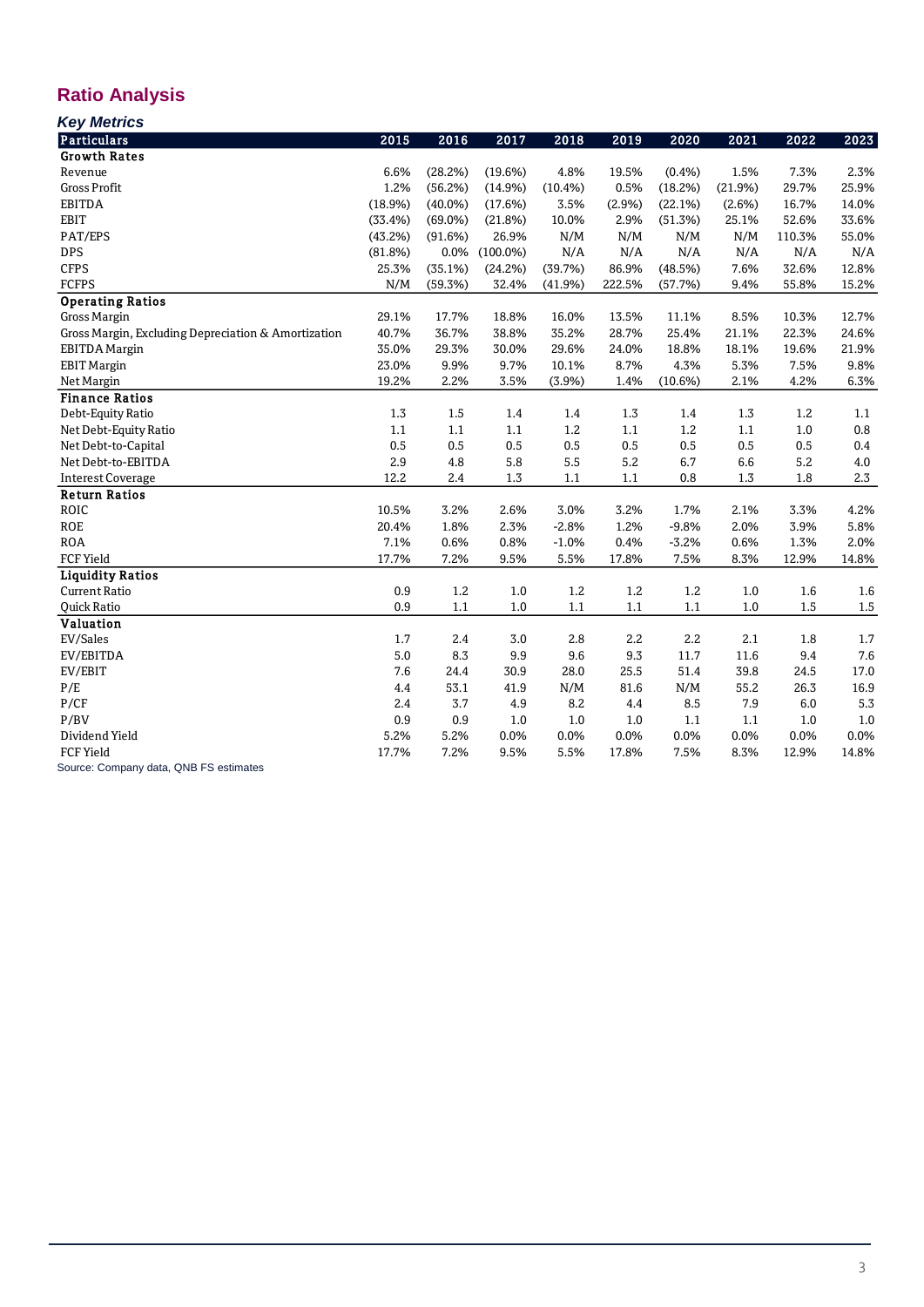# **Detailed Financial Statements**

# *Income Statement*

| In QR mn                     | 2020   | 2021e | 2022e | 2023e | 2024e |
|------------------------------|--------|-------|-------|-------|-------|
| Revenue                      | 2,998  | 3,042 | 3,263 | 3,340 | 3,396 |
| <b>COGS</b>                  | 2,666  | 2,783 | 2,927 | 2,916 | 2,924 |
| <b>Gross Profit</b>          | 332    | 260   | 337   | 424   | 472   |
| SG&A                         | 213    | 198   | 204   | 210   | 215   |
| <b>Total Other Income</b>    | (305)  | 81    | 82    | 82    | 82    |
| Net Finance Income (Expense) | (132)  | (91)  | (100) | (102) | (98)  |
| Net Income*                  | (319)  | 64    | 135   | 210   | 254   |
| <b>EBITDA</b>                | 564    | 549   | 641   | 730   | 781   |
| <b>EPS</b>                   | (0.17) | 0.03  | 0.07  | 0.11  | 0.14  |
| <b>DPS</b>                   | 0.00   | 0.00  | 0.00  | 0.00  | 0.00  |
|                              |        |       |       |       |       |

Source: Company data, QNB FS estimates; Note: EPS based on current number of shares

| <b>Balance Sheet</b>                                       |       |        |                |        |        |
|------------------------------------------------------------|-------|--------|----------------|--------|--------|
| In QR mn                                                   | 2020  | 2021e  | 2022e          | 2023e  | 2024e  |
| <b>Current Assets</b>                                      |       |        |                |        |        |
| Cash & Cash Equivalents                                    | 691   | 729    | 758            | 1,138  | 1,376  |
| <b>Financial Investments</b>                               | 365   | 395    | 460            | 525    | 590    |
| <b>Insurance &amp; Accounts</b><br>Receivables/Prepayments | 1,427 | 1,736  | 1,824          | 1,868  | 1,900  |
| <b>Due From Related Parties</b>                            | 658   | 831    | 831            | 831    | 831    |
| <b>Inventories &amp; Contract Assets</b>                   | 239   | 261    | 274            | 273    | 273    |
| <b>Total Current Assets</b>                                | 3,380 | 3,953  | 4,148          | 4,637  | 4,971  |
| <b>Non-Current Assets</b>                                  |       |        |                |        |        |
| <b>Financial Investments</b>                               | 369   | 401    | 401            | 401    | 401    |
| Equity-Accounted Investees & JVs                           | 15    | 18     | 24             | 30     | 36     |
| Goodwill & Intangibles                                     | 304   | 304    | 304            | 304    | 304    |
| <b>Right of Use &amp; Contract Assets</b>                  | 60    | 42     | 42             | 42     | 42     |
| Property, Plant & Equipment                                | 5,829 | 5,595  | 5,338          | 5,079  | 4,818  |
| <b>Non-Current Assets</b>                                  | 6,577 | 6,359  | 6,108          | 5,855  | 5,601  |
| <b>Total Assets</b>                                        | 9,956 | 10,313 | 10,256         | 10,491 | 10,571 |
| <b>Current Liabilities</b>                                 |       |        |                |        |        |
| Short-Term Debt & Bank Overdraft                           | 743   | 1,288  | $\overline{4}$ | 205    | 406    |
| Insurance Payables, Accounts Payable &<br>Accruals         | 2,017 | 2,418  | 2,513          | 2,542  | 2,573  |
| <b>Contract Liabilities &amp; Lease Liabilities</b>        | 37    | 35     | 35             | 35     | 35     |
| Due to Related Parties                                     | 45    | 55     | 55             | 55     | 55     |
| <b>Current Liabilities</b>                                 | 2,843 | 3,796  | 2,607          | 2,837  | 3,069  |
| <b>Non-Current Liabilities</b>                             |       |        |                |        |        |
| <b>EOS/Provision for Decomm, Costs</b>                     | 133   | 140    | 140            | 140    | 140    |
| <b>Contract Liabilities</b>                                | 26    | 20     | 20             | 20     | 20     |
| Long-Term Debt                                             | 3,702 | 3,058  | 4,055          | 3,850  | 3,444  |
| <b>Non-Current Liabilities</b>                             | 3,861 | 3,218  | 4,215          | 4,010  | 3,604  |
| <b>Total Liabilities</b>                                   | 6,704 | 7,014  | 6,822          | 6,847  | 6,673  |
| <b>Shareholders' Equity</b>                                |       |        |                |        |        |
| <b>Total Shareholders' Equity</b>                          | 3,252 | 3,298  | 3,434          | 3,644  | 3,898  |
| <b>Liabilities &amp; Shareholders' Equity</b>              | 9,956 | 10,313 | 10,256         | 10,491 | 10,571 |

Source: Company data, QNB FS estimates